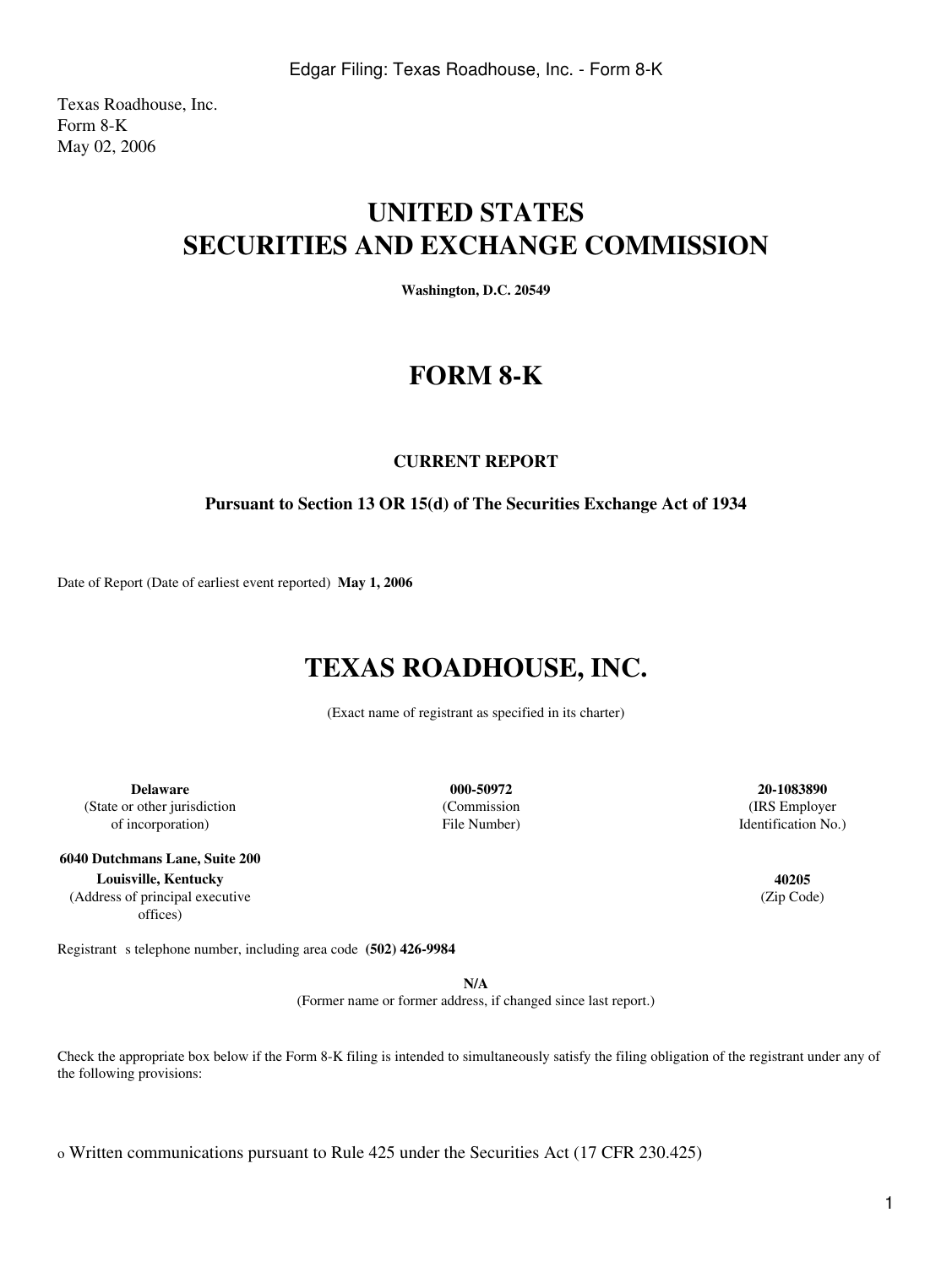o Soliciting material pursuant to Rule 14a-12 under the Exchange Act (17 CFR 240.14a-12)

o Pre-commencement communications pursuant to Rule 14d-2(b) under the Exchange Act (17 CFR 240.14d-2(b))

o Pre-commencement communications pursuant to Rule 13e-4(c) under the Exchange Act (17 CFR 240.13e-4(c))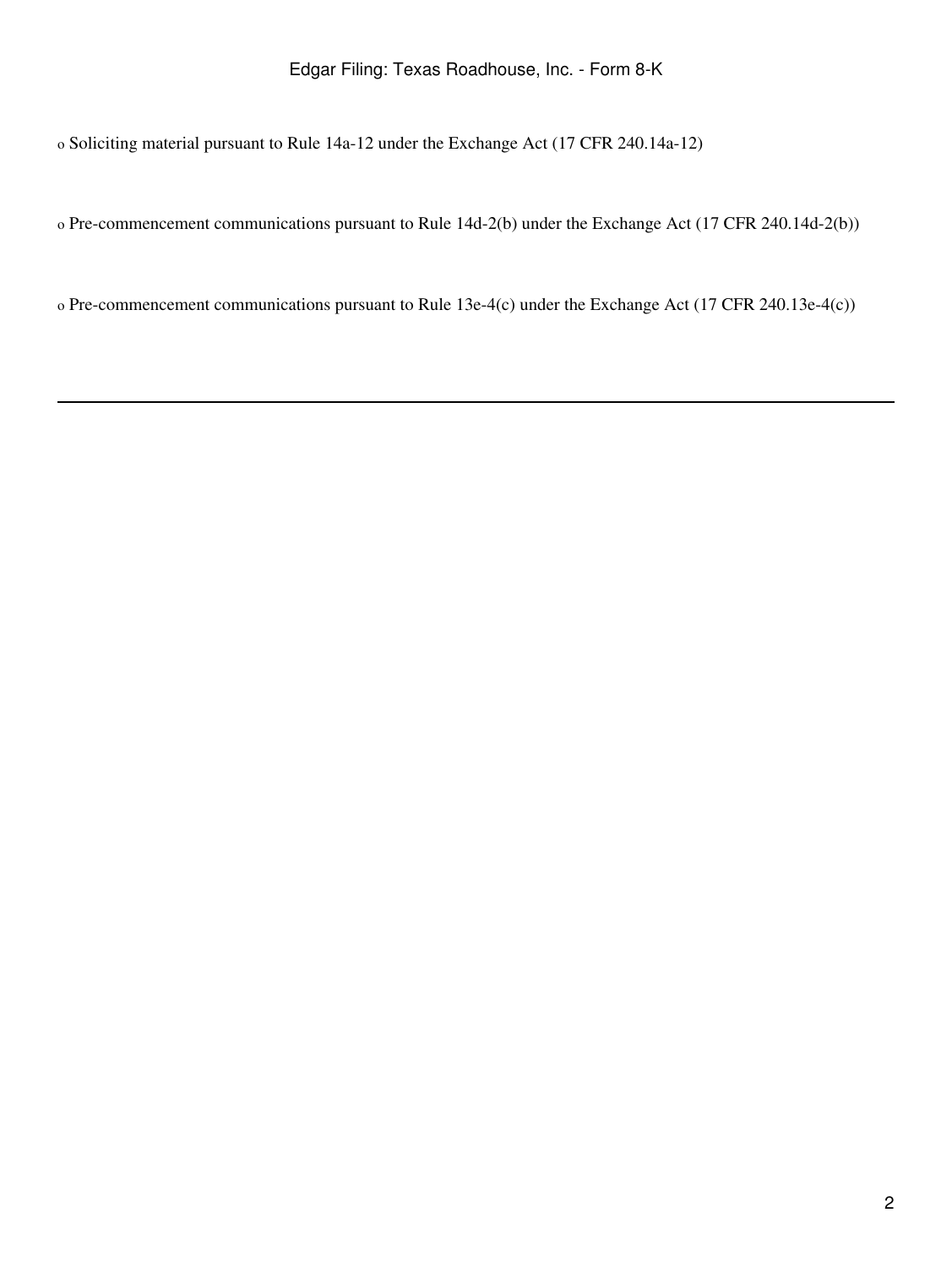### Edgar Filing: Texas Roadhouse, Inc. - Form 8-K

#### ITEM 2.02. RESULTS OF OPERATIONS AND FINANCIAL CONDITION

On May 1, 2006, Texas Roadhouse, Inc. (the Company) issued a press release announcing its financial results for the quarter ended March 28, 2006. Attached to this Current Report on Form 8-K as Exhibit 99.1 is a copy of such press release.

The information in this Current Report on Form 8-K and the Exhibit attached hereto shall not be deemed to be filed for the purposes of Section 18 of the Securities Exchange Act of 1934, as amended, or otherwise subject to the liabilities of that section. Such information will not be incorporated by reference into any registration statement filed by the Company under the Securities Act of 1933, as amended, unless specifically identified therein as being incorporated by reference.

#### ITEM 9.01. FINANCIAL STATEMENTS AND EXHIBITS

#### (d) EXHIBITS

99.1 Press Release dated May 1, 2006.

#### 2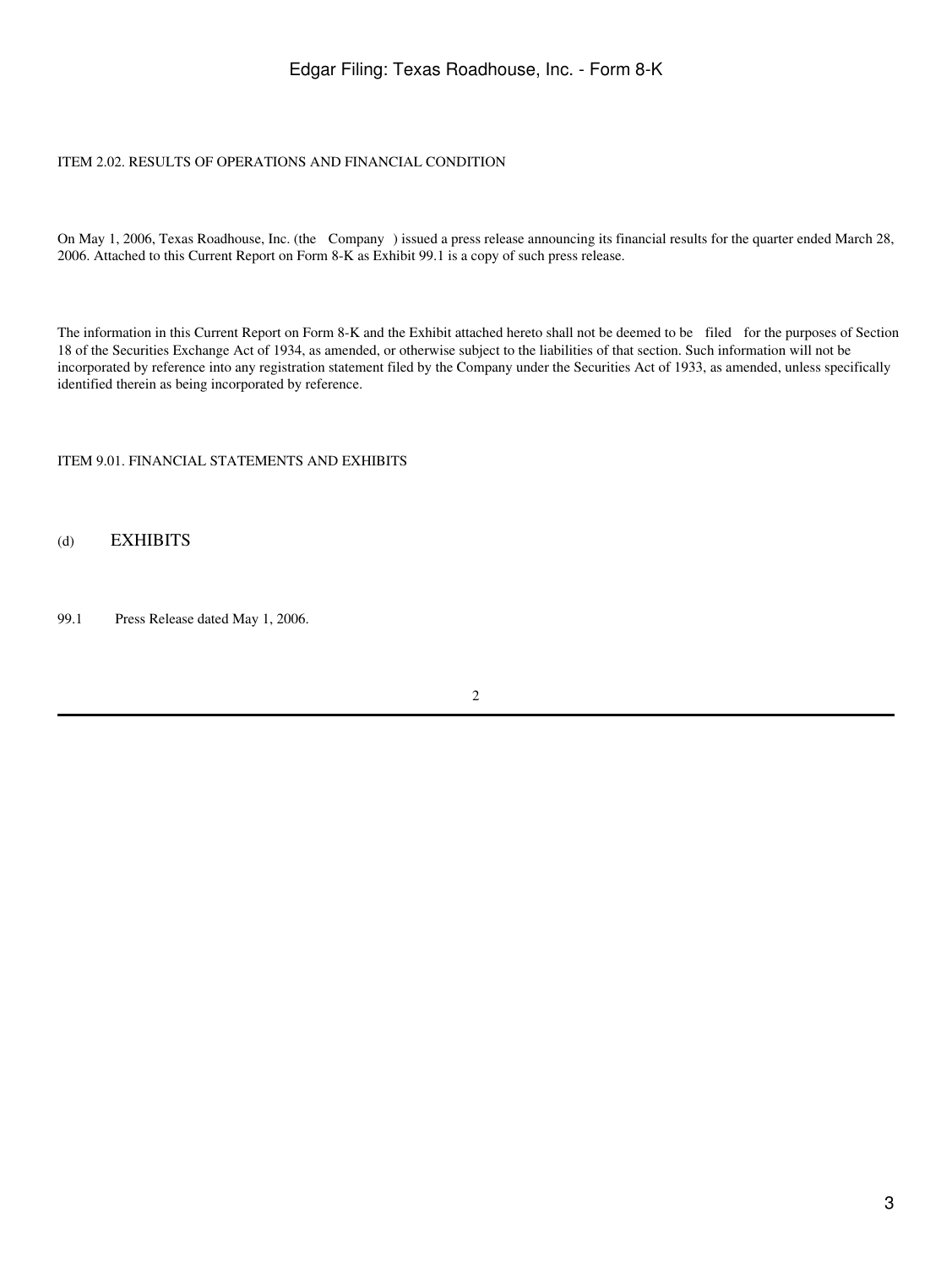## Edgar Filing: Texas Roadhouse, Inc. - Form 8-K

#### SIGNATURE

Pursuant to the requirements of the Securities Exchange Act of 1934, the registrant has duly caused this report to be signed on its behalf by the undersigned thereunto duly authorized.

TEXAS ROADHOUSE, INC.

Date: May 2, 2006 By: /s/ G.J. Hart

G.J. Hart President, Chief Executive Officer

3